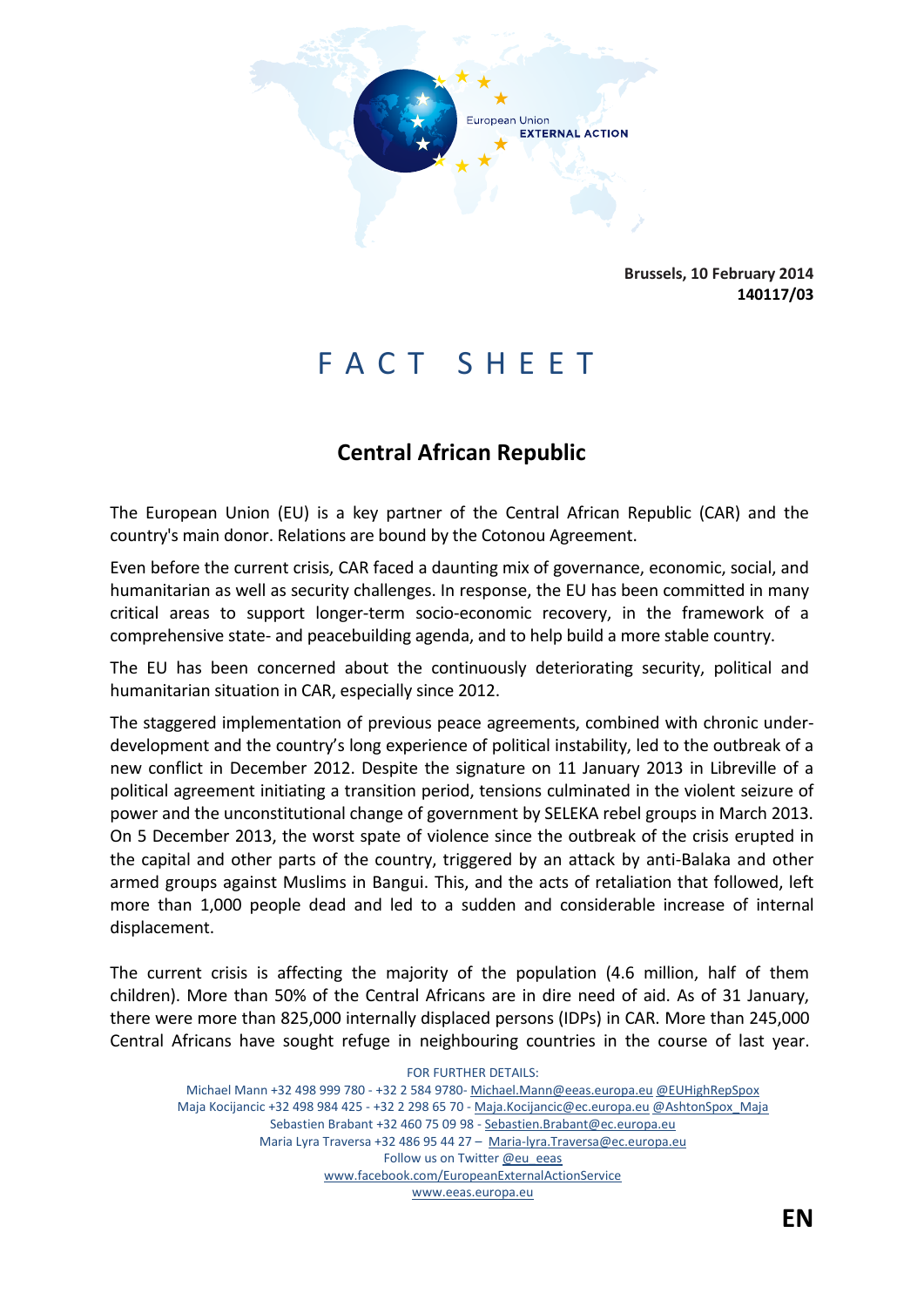Humanitarian access has been restricted by insecurity. Lack of access makes it difficult to monitor the overall humanitarian situation and deliver the urgently required assistance to those suffering the consequences of violence. The EU has taken the lead in advocacy and funding on CAR among relief donors, and has had a permanent humanitarian presence in Bangui since long before the latest events.

The situation in the CAR has a potentially destabilizing impact which could spread to the region. The lack of official security forces further increases the risk of the country becoming a safe haven for criminal and armed groups from the neighbouring countries.

The country, which previously has already been characterized as an archetype of a "fragile state", is now confronted with a total breakdown of law and order and the collapse of state institutions.

The Libreville Agreements and the N'Djamena declaration of 18 April, both brokered by the Economic Community of Central African States (ECCAS), provide the basis for political resolution of the crisis in the Central African Republic. According to the framework developed by ECCAS, the 18-month transition process should culminate in the organization of general elections by the beginning of 2015 and the re-establishment of constitutional order. After the resignation of the Head of State of the transition and the Prime Minister of the Central African Republic on 10 January 2014, the legislative body (National Transition Council) elected Catherine Samba-Panza as interim President on 20 January.

The restoration of security and public order remains the immediate priorities to stabilize the country in support of the political process. Improving humanitarian coverage and re-launching development assistance are directly linked to positive developments in the security situation. An essential medium- to long-term objective is the rebuilding of state institutions.

### **EU response to the crisis – a summary**

Since the outbreak of new violence late 2012, the EU has intensified its outreach to partners. It is actively engaged in international and regional efforts to stabilize the situation in the CAR and to restore a more stable government in the country. On 19-20 December 2013, the European Council confirmed the EU's willingness to use relevant instruments to contribute towards the efforts under way to stabilise the country, including under the Common Security and Defence Policy (CSDP), based on a proposal by High Representative Catherine Ashton.

Following the Foreign Affairs Council's political agreement on 20 January, the Council on 10 February established the EU military operation to contribute to a secure environment in the CAR based on the UN Security Council resolution 2134 (2014). This is the legal basis for the EUFOR RCA operation and another step towards its rapid deployment.

The European Union - Commission and Member States - is the largest provider of relief assistance to the Central African Republic, with support worth more than €76 million in 2013.

In June 2013, the EU dispatched an inter-service mission (EEAS, Commission) to the CAR to review the situation on the ground and EU's options. As part of the recommended comprehensive set of urgent actions that could be taken by the EU to further support stabilisation and the fragile political process, the European Commission adopted mid-August a €10 million stabilization program in response to the post-coup crisis under the Instrument of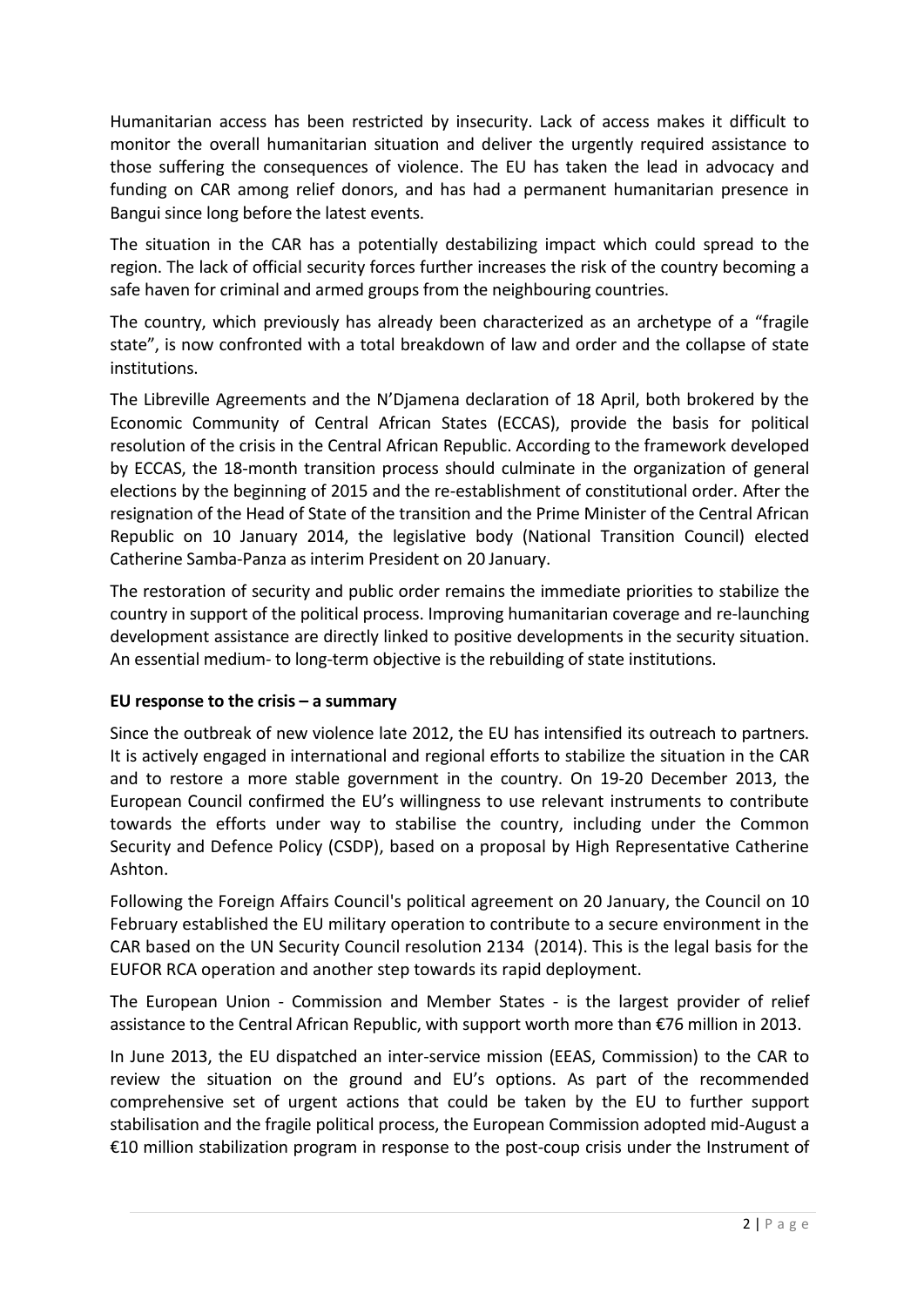Stability (IfS). The program has been designed to ensure complementarity with on-going projects funded under the 10th EDF (European Development Fund).

In line with the findings of the inter-service mission, a re-adjustment exercise has been launched by EU Commissioner for Development Andris Piebalgs, to better fit the existing EU development assistance to the new needs and an increase of €23 million for on-going projects has been decided (see development section below).

The EU remains strongly committed to support the transition process in the CAR.

#### **EU military operation EUFOR RCA**

EUFOR RCA, which was established by the Council on 10 February 2014, is to provide temporary support in achieving a safe and secure environment in the Bangui area, with a view to handing over to African partners. The force will thereby contribute to international efforts to protect the populations most at risk, creating the conditions for providing humanitarian aid. The operation headquarters will be in Larissa, Greece, while the force headquarters and the troops will be located in Bangui, Central African Republic. The Council also appointed Major-General Philippe Pontiès from France as EU Operation Commander. Besides, it estimated the common costs of the operation at  $\epsilon$  25.9 million for a period of up to nine months comprising a three months preparatory phase and a mandate of up to six months starting from the point of reaching full operational capability.

Preparations for the deployment are currently under way, following accelerated procedures. The launch of operations will require a separate legal act.

#### **EU Humanitarian Aid**

The European Union is currently the largest humanitarian donor to the victims of the crisis in the Central African Republic. For 2014, the Commission has pledged €45 million in humanitarian aid. These funds are being used to support protection, access to health care, food and nutrition assistance, drinking-water distribution, sanitation services, logistics and humanitarian coordination.

In addition, a reinforced team of EU humanitarian experts in the field is closely monitoring the humanitarian situation, assessing the needs and overseeing the use of European funds.

The European Commissioner for International Cooperation, Humanitarian Aid and Crisis Response Kristalina Georgieva has visited CAR twice in 2013 and co-chaired a ministerial meeting on the humanitarian crisis at the 2013 UN General Assembly with France and the UN. In late January, she organised, together with the UN Emergency Relief Coordinator Valerie Amos, a ministerial meeting on CAR's humanitarian situation in Brussels. A total of €366 million was mobilised: €150 million for life-saving aid and €216 million for stabilisation and short to medium-term assistance.

Since the surge of the current wave of violence, the EU has organised repeated airlifts of lifesaving items and aid personnel into CAR to help the victims. The European Commission deployed its humanitarian air service ECHO Flight to provide a vital line of support and ferry humanitarian workers and supplies to Bangui.

The EU has been supporting life-saving activities in CAR since 2001 and has been leading efforts to raise the profile of a humanitarian crisis that has been 'forgotten' for many years.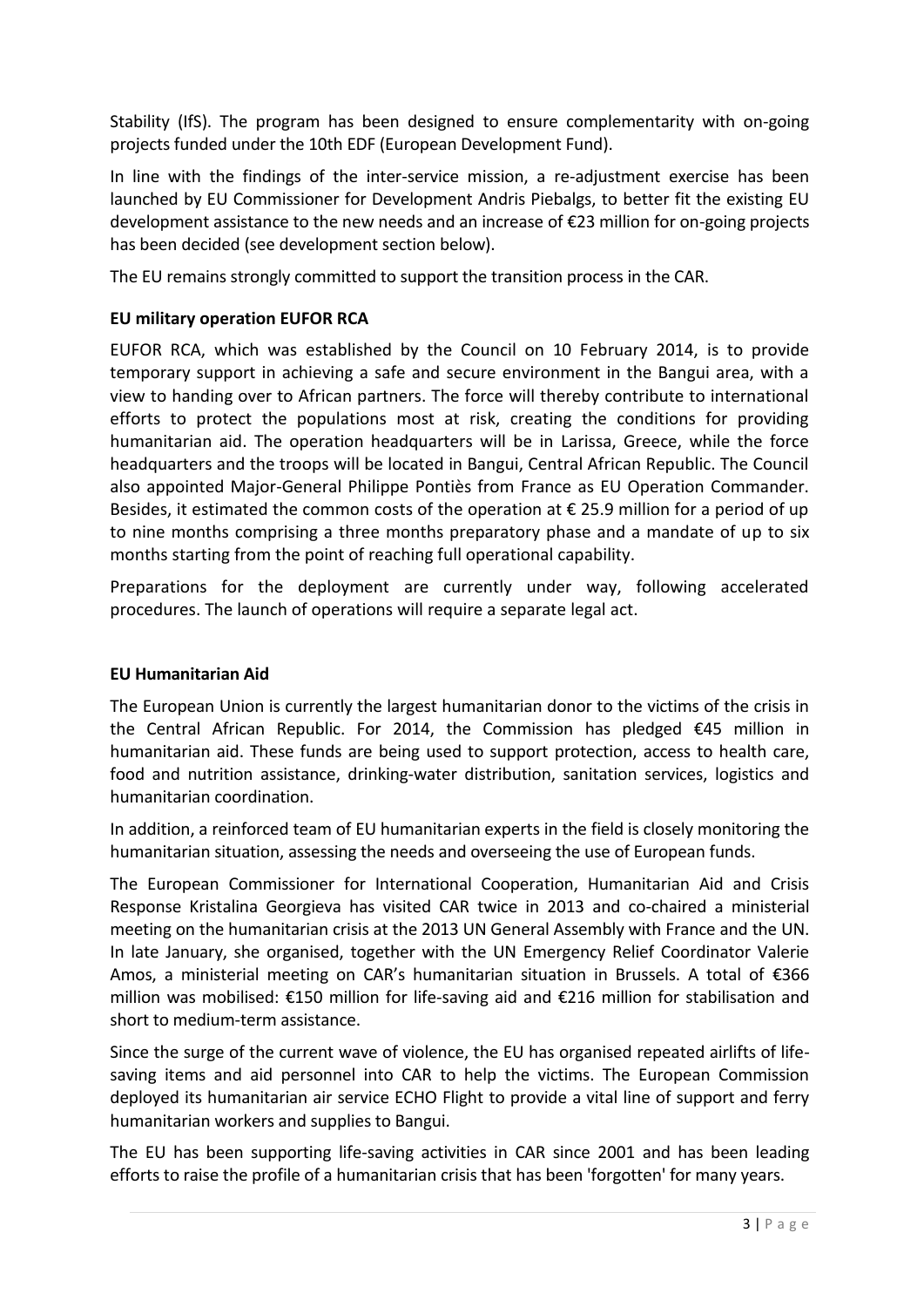#### **EU Development Assistance**

The EU has also provided over the years development assistance to meet the basic needs of the most vulnerable people. Between 2008 and 2013, around €225 million have been allocated for the whole country through the different financial instruments ( $\epsilon$ 160 million through the 10th European Development Fund (EDF) and €65 million through the EU budget).

On top of this, since the immediate needs are so huge, the EU decided to mobilise an extra €10 million from the European Development Fund for humanitarian support to CAR. The objective is to provide immediate support and relief to the people who are suffering from a crisis which has affected the country's entire population.

The EU has also announced support to the electoral process in the CAR with around  $\epsilon$ 20 million. This new support will go towards putting in place voter registration, electoral operations (such as printing ballot papers, providing training, equipment and staff, as well as voter education) and involving civil society groups as domestic observers.

Although it has slowed down considerably due to the security and institutional situation, the development cooperation of the European Union has never been suspended in the Central African Republic (CAR). Creating jobs through road maintenance projects, the management of public finances and the restoration of an operational policy that protects the population are among the ongoing priorities of EU cooperation with the country.

To this end, projects worth €23 million are already being mobilised using funds from the 10th European Development Fund, while implementation is underway for a  $£10$  million stabilisation package under the EU's Instrument for Stability. The immediate priority, once security is restored, will be to support the process of transition towards the restoration of democratic institutions and the provision of basic social services to the population.

## **EU Support for the African-led International Support Mission in the Central African Republic (MISCA) through the EU African Peace Facility (APF)**

In the past, CAR hosted several regional peace-support operations. The MICOPAX operation, deployed since July 2008, falls under the responsibility of the Economic Community of Central African States (ECCAS). MICOPAX was expected to be phased out until the new crisis erupted at the end of 2012. It played an important stabilization role, but given its limited troop numbers, it was however unable to stop SELEKA rebels from entering the Capital, Bangui.

As a result of the new crisis, the ECCAS Heads of States decided to reconfigure MICOPAX with a higher number of troops (from 700 to 2,000 military troops) and a new mandate to restore stability, protect civilians, support the restructuration of the CAR security forces and the organization of elections.

The EU has supported MICOPAX and its predecessor (FOMUC) with an amount of  $\epsilon$ 90 million through the African Peace Facility (APF – which is part of the European Development Fund or EDF). The APF is the main EU instrument to support African-led Peace operations the European Development Fund (EDF). Following the crisis, APF's support was extended until July 2013.

On 18 July 2013, the African Union Peace and Security Council approved the deployment of the African-led International Support Mission in the Central African Republic (MISCA or